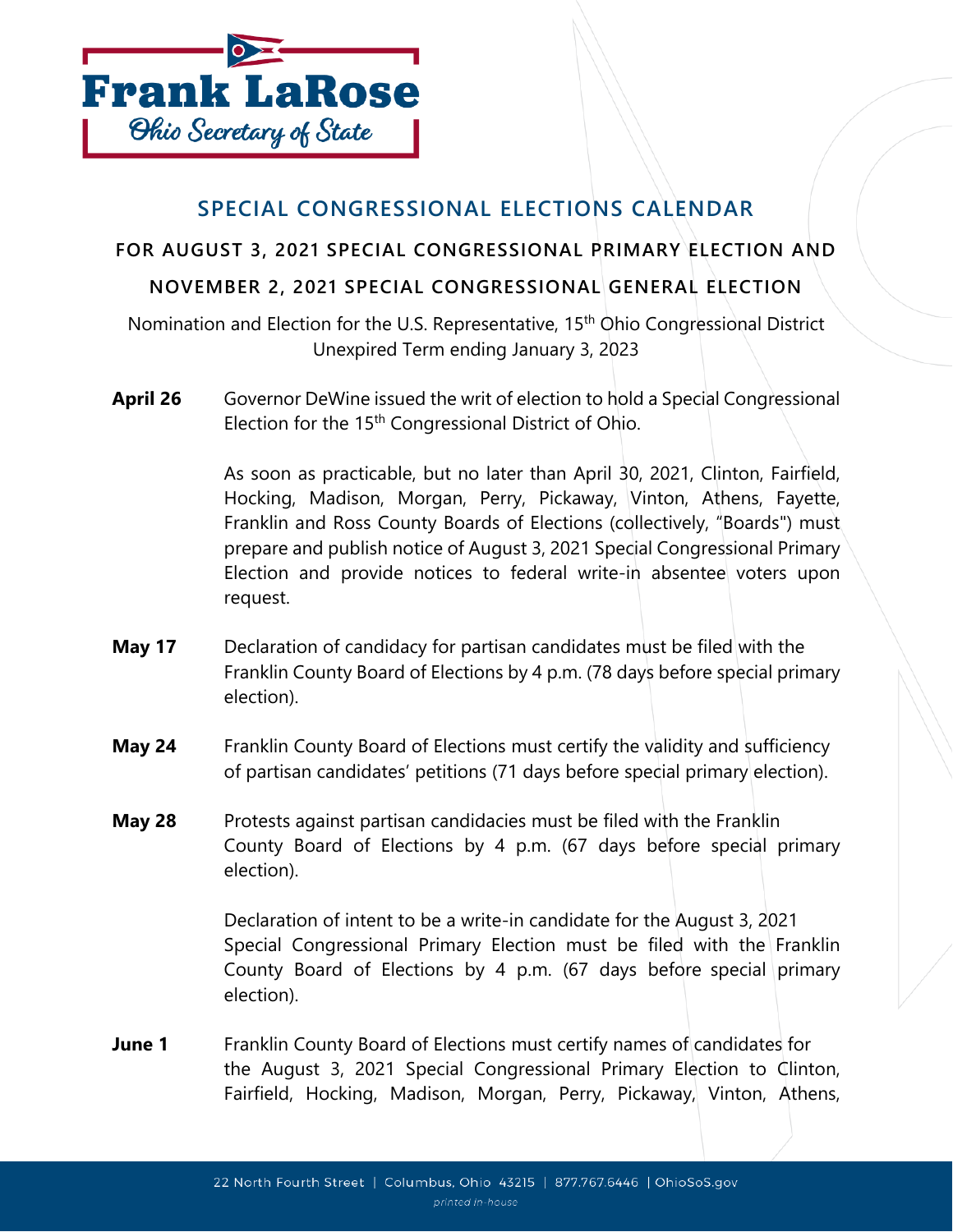Fayette, and Ross County Boards of Elections (63 days before special primary election).

- **June 3** Protests against write-in candidates must be filed with the Franklin County Board of Elections by 4 p.m. (61 days before special primary election).
- **June 18** Boards must prepare and publish notice of the Aug. 3, 2021 Special Congressional Primary Election and provide the notice to federal write-in absentee voters upon request (46 days before special primary election).

UOCAVA absentee ballots for August 3, 2021 Special Congressional Primary Election must be ready (46 days before special primary election).

- **June 22** Boards must advertise in newspapers the places, times, qualifications, and methods for voter registration (6 weeks before special primary election).
- **July 6\*** Voter registration deadline for August 3, 2021 Special Congressional Primary Election (30 days before special primary election).
- **July 7** Non-UOCAVA absentee ballots for August 3, 2021 Special Congressional Primary Election must be ready (first day after close of registration).
- **July 20** Boards must prepare precinct voter registration lists for August 3, 2021 Special Congressional Primary Election (14 days before special primary election).
- **July 23** Deadline for political parties and groups of candidates to file observer appointments (11 days before special primary election).
- **July 24** Boards must give public notice of the Special Congressional Primary Election (10 days before special primary election).
- **Aug. 2** Independent candidates must file nominating petitions with the Franklin County Board of Elections by 4 p.m. (day before special primary election).

## **Aug. 3 Election Day for Special Congressional Primary Election**

**Aug. 9** Protests against independent candidates must be filed with the Franklin County Board of Elections by 4 p.m. (7 days after the filing deadline).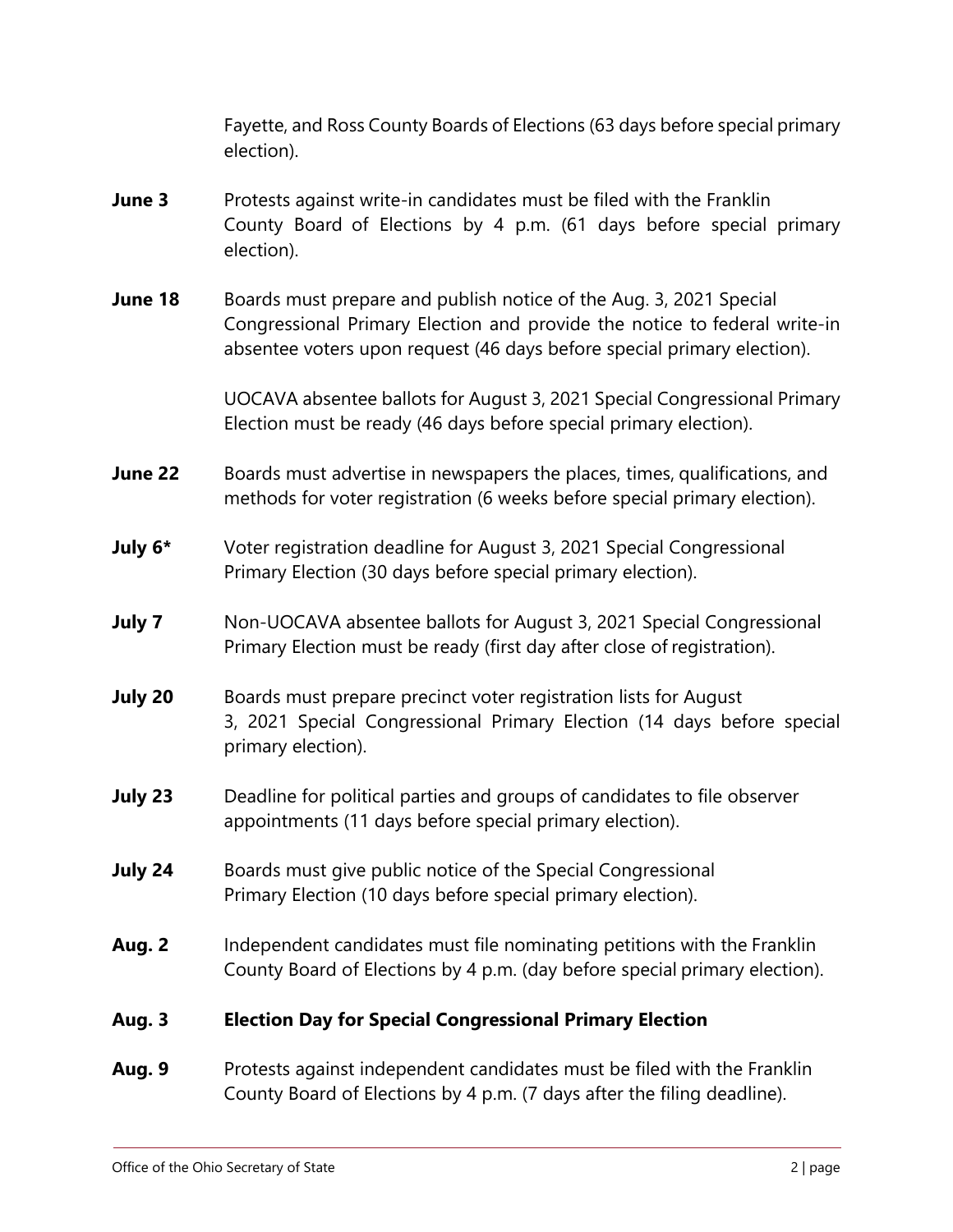**Aug. 13** Absentee ballots returned by U.S. mail must be postmarked no later than Aug. 2, 2021 and received by Boards by this date to be counted (10 days after special primary election).

> UOCAVA ballots must be received by Boards by this date to be counted (10 days after special primary election).

- **Aug. 14** Boards may begin official canvass of election (11 days after special primary).
- **Aug. 18** Boards must begin official canvass of election (15 days after special primary).
- **Aug. 23\*** Write-in candidates must file declaration of intent to be a write-in candidate for the Nov. 2, 2021 Special Congressional General Election with the Franklin County Board of Elections by 4 p.m. (72 days before special general election).
- **Aug. 24** Boards must complete and certify official canvass for the Special Congressional Primary Election, and Franklin County Board of Elections must certify results (21 days after special primary election).
- **Aug. 27** Protests against write-in candidates must be filed with the Franklin County Board of Elections by 4 p.m. (67 days before special general election).
- **Aug. 30\*** Deadline to request a recount of the Aug. 3, 2021 Special Congressional Primary Election (5 days after certification of special primary election results).
- **Sept. 17** UOCAVA absentee ballots for November 2, 2021 Special Congressional General Election must be ready (46 days before special general election).

Boards must prepare and publish notice of the November 2, 2021 Special Congressional General Election by this date and provide the notice to federal write-in absentee voters upon request (46 days before special general election).

**Sept. 21** Boards must advertise in newspapers the places, times, qualifications, and methods for voter registration. (6 weeks before special general election).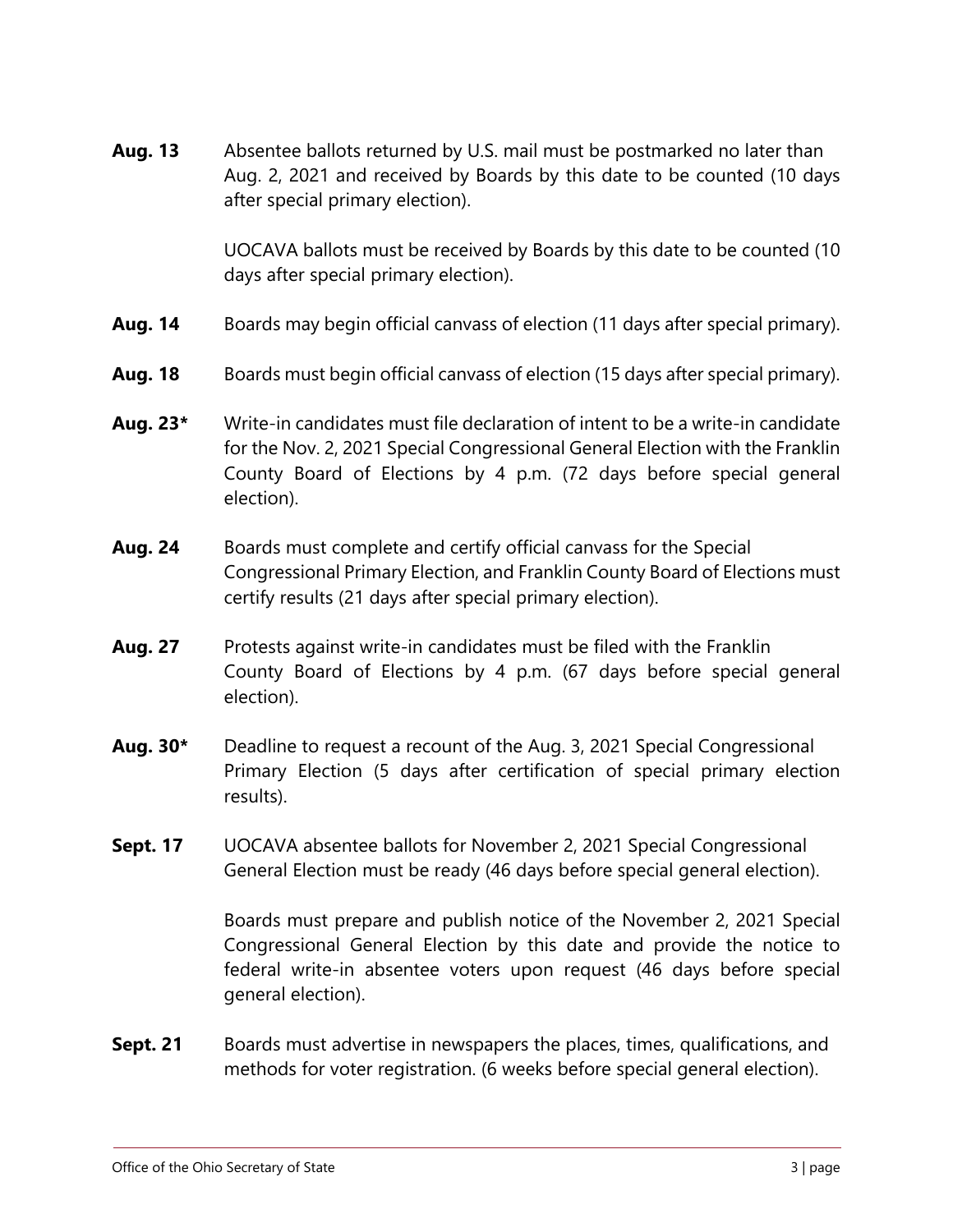- **Oct. 4\*** Voter registration deadline for the November 2, 2021 Special Congressional General Election (30 days before special general election).
- **Oct. 5** Non-UOCAVA absentee ballots for November 2, 2021 Special Congressional General Election must be ready (day after the close of registration for special general election).
- **Oct. 19** Boards must prepare precinct voter registration lists for Nov. 2, 2021 Special Congressional General Election (14 days before special general election).
- **Oct. 22** Deadline for political parties and groups of candidates to file observer appointments (11 days before special general election).
- **Oct. 23** Boards must give public notice of the election (10 days before special general election).

## **Nov. 2 Election Day for Special Congressional General Election**

**Nov. 12** Absentee ballots returned by U.S. mail must be postmarked no later than Nov. 1, 2021 and received by Boards by this date to be counted (10 days after special general election).

> UOCAVA ballots must be received by Boards by this date to be counted (10 days after special general election).

- **Nov. 13** Boards may begin official canvass of election (11 days after special general).
- **Nov. 17** Boards must begin official canvass of election (15 days after special general).
- **Nov. 23** Boards must complete official canvass, and Franklin County Board of Elections must certify results (21 days after special general election).
- **Nov. 29\*** Deadline to request a recount of the November 2, 2021 Special Congressional General Election (5 days after certification of results).

\*Asterisk indicates that the statutory deadline falls on a day that boards of elections are closed, which means the deadline is extended to the next succeeding day the board of elections are open, pursuant to R.C. 1.14. For example, if a deadline falls on a Saturday that the boards of elections are closed, the deadline is extended to Monday, when the